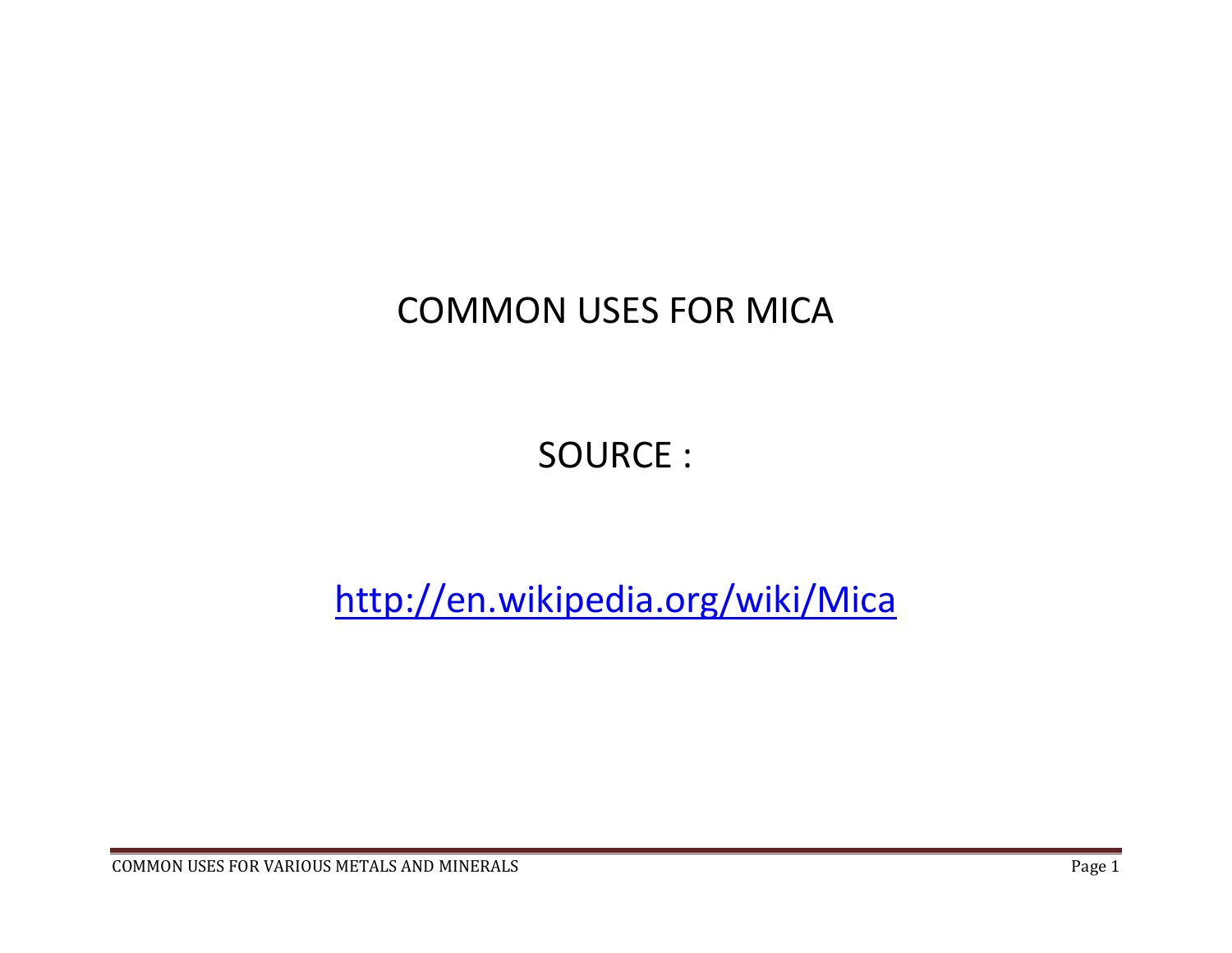| Metal | <b>Uses</b>                                                                                                                                                                                                                                                                                                                                                                                                                                                                                                                                                                                                                                                                                                                                                                                                                                                                                                                                                                                                                                                                                                                                                                                                                                                                                                            |
|-------|------------------------------------------------------------------------------------------------------------------------------------------------------------------------------------------------------------------------------------------------------------------------------------------------------------------------------------------------------------------------------------------------------------------------------------------------------------------------------------------------------------------------------------------------------------------------------------------------------------------------------------------------------------------------------------------------------------------------------------------------------------------------------------------------------------------------------------------------------------------------------------------------------------------------------------------------------------------------------------------------------------------------------------------------------------------------------------------------------------------------------------------------------------------------------------------------------------------------------------------------------------------------------------------------------------------------|
| Mica  | <b>Ground mica</b>                                                                                                                                                                                                                                                                                                                                                                                                                                                                                                                                                                                                                                                                                                                                                                                                                                                                                                                                                                                                                                                                                                                                                                                                                                                                                                     |
|       | The leading use of dry-ground mica in the US is in joint compound for filling and finishing seams and<br>blemishes in gypsum wallboard (drywall). The mica acts as a filler and extender, provides a smooth<br>consistency, improves the workability of the compound, and provides resistance to cracking. In 2008,<br>joint compound accounted for 54% of dry-ground mica consumption. In the paint industry, ground<br>mica is used as a pigment extender that also facilitates suspension, reduces chalking, prevents<br>shrinking and shearing of the paint film, increases resistance of the paint film to water penetration<br>and weathering, and brightens the tone of colored pigments. Mica also promotes paint adhesion in<br>aqueous and oleoresinous formulations. Consumption of dry-ground mica in paint, the second ranked<br>use, accounted for 22% of the dry-ground mica used in 2008.                                                                                                                                                                                                                                                                                                                                                                                                              |
|       | Ground mica is used in the well-drilling industry as an additive to drilling fluids. The coarsely ground<br>mica flakes help prevent the loss of circulation by sealing porous sections of the drill hole. Well drilling<br>muds accounted for 15% of dry-ground mica use in 2008. The plastics industry used dry-ground mica<br>as an extender and filler, especially in parts for automobiles as lightweight insulation to suppress<br>sound and vibration. Mica is used in plastic automobile fascia and fenders as a reinforcing material,<br>providing improved mechanical properties and increased dimensional stability, stiffness, and strength.<br>Mica-reinforced plastics also have high-heat dimensional stability, reduced warpage, and the best<br>surface properties of any filled plastic composite. In 2008, consumption of dry-ground mica in plastic<br>applications accounted for 2% of the market. The rubber industry used ground mica as an inert filler<br>and mold release compound in the manufacture of molded rubber products, such as tires and roofing.<br>The platy texture acts as an antiblocking, antisticking agent. Rubber mold lubricant accounted for<br>1.5% of the dry-ground mica used in 2008. As a rubber additive, mica reduces gas permeation and<br>improves resiliency. |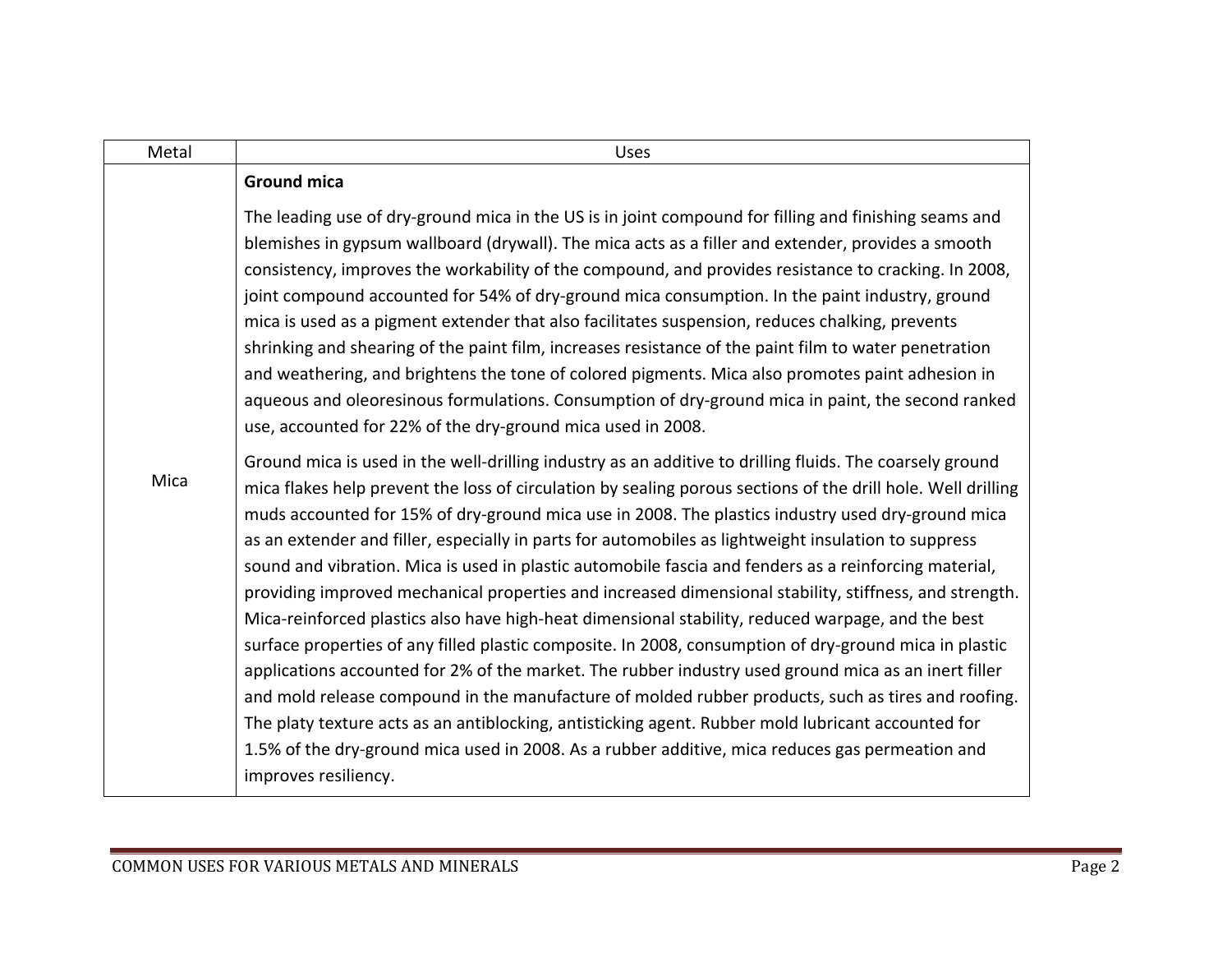| Metal | <b>Uses</b>                                                                                                                                                                                                                                                                                                                                                                                                                                                                                                                                                                                                                                                                                                                                                                                                                                                                                                                                                                                                                                                                                                                                                                                                                                                                                                                                                                                                                                                                                                                                                                                                                                                                                                                                                                                                                                                                                                                                                                                                                                                                                                                                                                                                                                                                                                                                   |
|-------|-----------------------------------------------------------------------------------------------------------------------------------------------------------------------------------------------------------------------------------------------------------------------------------------------------------------------------------------------------------------------------------------------------------------------------------------------------------------------------------------------------------------------------------------------------------------------------------------------------------------------------------------------------------------------------------------------------------------------------------------------------------------------------------------------------------------------------------------------------------------------------------------------------------------------------------------------------------------------------------------------------------------------------------------------------------------------------------------------------------------------------------------------------------------------------------------------------------------------------------------------------------------------------------------------------------------------------------------------------------------------------------------------------------------------------------------------------------------------------------------------------------------------------------------------------------------------------------------------------------------------------------------------------------------------------------------------------------------------------------------------------------------------------------------------------------------------------------------------------------------------------------------------------------------------------------------------------------------------------------------------------------------------------------------------------------------------------------------------------------------------------------------------------------------------------------------------------------------------------------------------------------------------------------------------------------------------------------------------|
| Mica  | Dry-ground mica is used in the production of rolled roofing and asphalt shingles, where it serves as a<br>surface coating to prevent sticking of adjacent surfaces. The coating is not absorbed by freshly<br>manufactured roofing because mica's platy structure is unaffected by the acid in asphalt or by<br>weather conditions. Mica is used in decorative coatings on wallpaper, concrete, stucco, and tile<br>surfaces. It also is used as an ingredient in flux coatings on welding rods, in some special greases, and<br>as coatings for core and mold release compounds, facing agents, and mold washes in foundry<br>applications. Dry-ground phlogopite mica is used in automotive brake linings and clutch plates to<br>reduce noise and vibration (asbestos substitute); as sound-absorbing insulation for coatings<br>and polymer systems; in reinforcing additives for polymers to increase strength and stiffness and to<br>improve stability to heat, chemicals, and ultraviolet (UV) radiation; in heat shields and temperature<br>insulation; in industrial coating additive to decrease the permeability of moisture and hydrocarbons;<br>and in polar polymer formulations to increase the strength of epoxies, nylons, and polyesters.<br>Wet-ground mica, which retains the brilliancy of its cleavage faces, is used primarily in pearlescent<br>paints by the automotive industry. Many metallic-looking pigments are composed of a substrate of<br>mica coated with another mineral, usually titanium dioxide (TiO2). The resultant pigment produces a<br>reflective color depending on the thickness of the coating. These products are used to produce<br>automobile paint, shimmery plastic containers, high quality inks used in advertising and security<br>applications. In the cosmetics industry, its reflective and refractive properties make mica an important<br>ingredient in blushes, eye liner, eye shadow, foundation, hair and body glitter, lipstick, lip gloss,<br>mascara, moisturizing lotions, and nail polish. Some brands of toothpaste include powdered white<br>mica. This acts as a mild abrasive to aid polishing of the tooth surface, and also adds a cosmetically<br>pleasing, glittery shimmer to the paste. Mica is added to latex balloons to provide a colored shiny<br>surface. |
|       |                                                                                                                                                                                                                                                                                                                                                                                                                                                                                                                                                                                                                                                                                                                                                                                                                                                                                                                                                                                                                                                                                                                                                                                                                                                                                                                                                                                                                                                                                                                                                                                                                                                                                                                                                                                                                                                                                                                                                                                                                                                                                                                                                                                                                                                                                                                                               |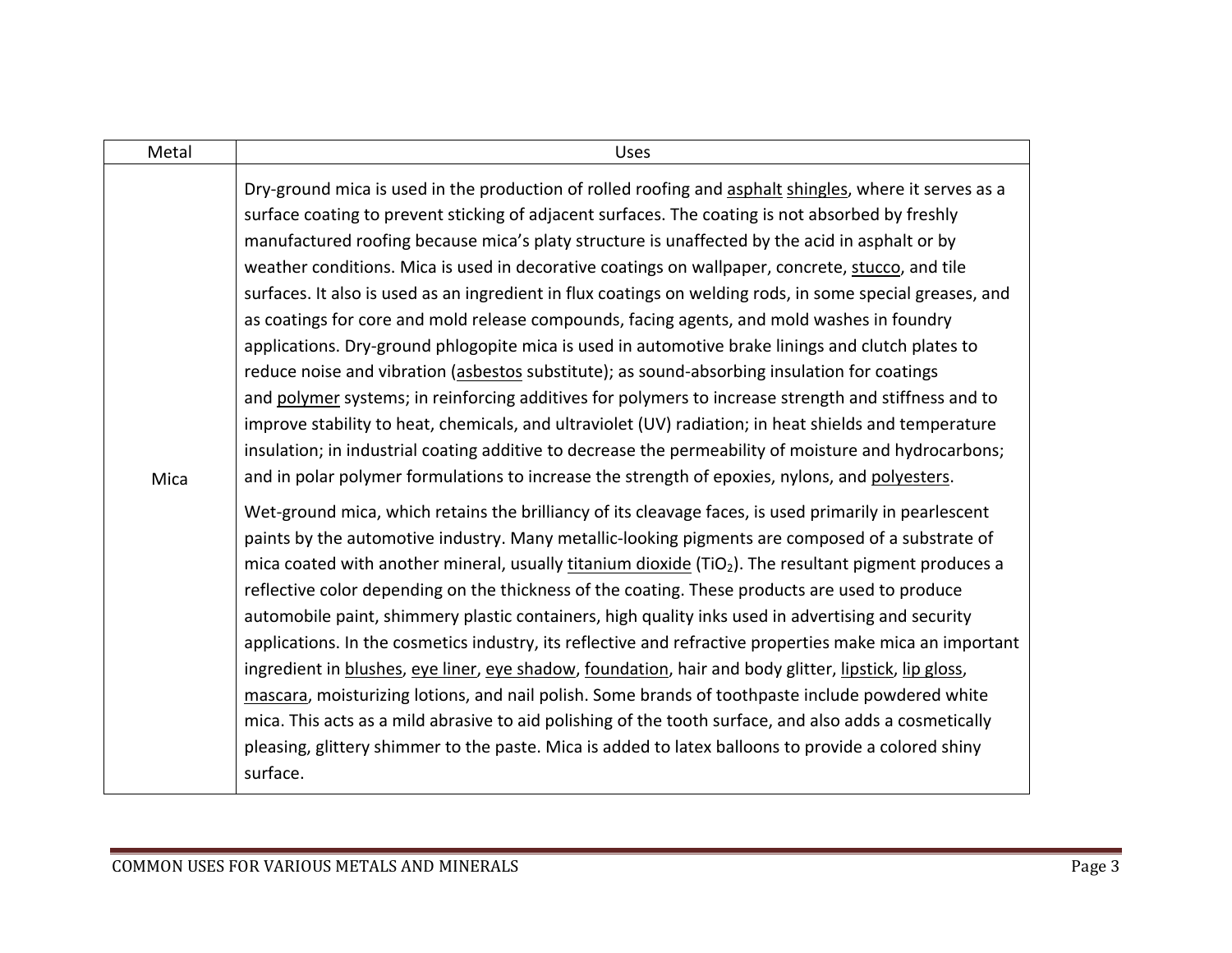| Metal | <b>Uses</b>                                                                                                                                                                                                                                                                                                                                                                                                                                                                                                                                                                                                                                                                                                                                                                                                                                                                       |
|-------|-----------------------------------------------------------------------------------------------------------------------------------------------------------------------------------------------------------------------------------------------------------------------------------------------------------------------------------------------------------------------------------------------------------------------------------------------------------------------------------------------------------------------------------------------------------------------------------------------------------------------------------------------------------------------------------------------------------------------------------------------------------------------------------------------------------------------------------------------------------------------------------|
| Mica  | Mica is also used as an insulator in concrete block, home attics, and can be poured into walls (usually<br>in retrofitting uninsulated open top walls). Mica may also be used as a soil conditioner, especially in<br>potting soil mixes and in gardening plots. Greases used for axles are composed of a compound of fatty<br>oils to which mica, tar or graphite is added to increase the durability of the grease and give it a better<br>surface.                                                                                                                                                                                                                                                                                                                                                                                                                             |
|       | <b>Built-up mica</b>                                                                                                                                                                                                                                                                                                                                                                                                                                                                                                                                                                                                                                                                                                                                                                                                                                                              |
|       | Muscovite and phlogopite splittings can be fabricated into various built-up mica products. Produced<br>by mechanized or hand setting of overlapping splittings and alternate layers of binders and splittings,<br>built-up mica is used primarily as an electrical insulation material. Mica insulation is used in high-<br>temperature and fire-resistant power cables in aluminium plants, blast furnaces, critical wiring circuits<br>(for example, defense systems, fire and security alarm systems, and surveillance systems), heaters and<br>boilers, lumber kilns, metal smelters, and tanks and furnace wiring. Specific high-temperature mica-<br>insulated wire and cable is rated to work for up to 15 minutes in molten aluminium, glass, and steel.<br>Major products are bonding materials; flexible, heater, molding, and segment plates; mica paper; and<br>tape. |
|       | Flexible plate is used in electric motor and generator armatures, field coil insulation, and magnet<br>and commutator commutator core insulation. Mica consumption in flexible plate was about 21 tonnes<br>in 2008 in the US. Heater plate is used where high-temperature insulation is required. Molding plate is<br>sheet mica from which V-rings are cut and stamped for use in insulating the copper segments from<br>the steel shaft ends of a commutator. Molding plate is also fabricated into tubes and rings for<br>insulation in armatures, motor starters, and transformers. Segment plate acts as insulation between<br>the copper commutator segments of direct-current universal motors and generators                                                                                                                                                             |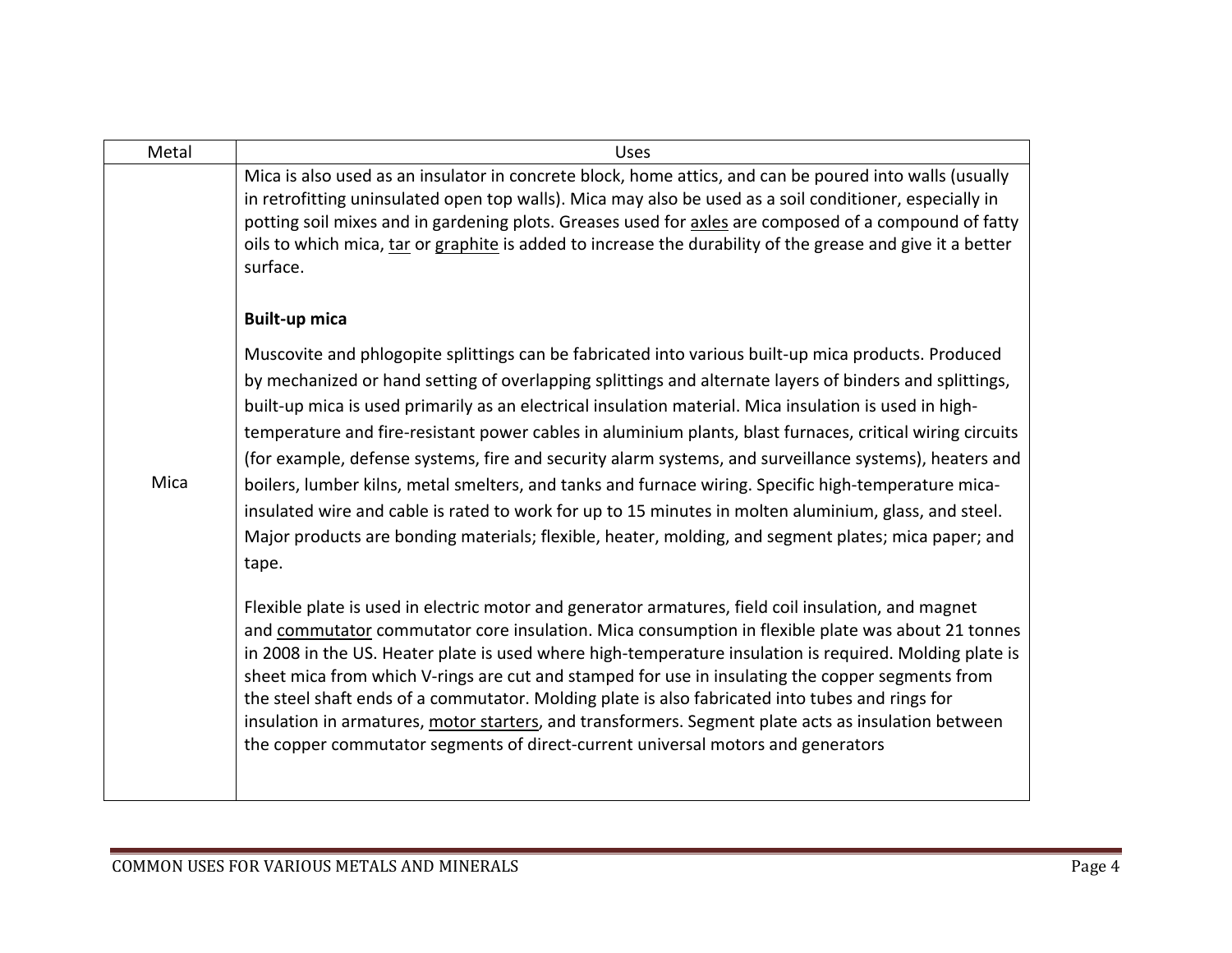| Metal | <b>Uses</b>                                                                                                                                                                                                                                                                                                                                                                                                                                                                                                                                                                                                                                                                                                                                                                                                                                                                                                                                  |
|-------|----------------------------------------------------------------------------------------------------------------------------------------------------------------------------------------------------------------------------------------------------------------------------------------------------------------------------------------------------------------------------------------------------------------------------------------------------------------------------------------------------------------------------------------------------------------------------------------------------------------------------------------------------------------------------------------------------------------------------------------------------------------------------------------------------------------------------------------------------------------------------------------------------------------------------------------------|
| Mica  | Built-up mica (continued).                                                                                                                                                                                                                                                                                                                                                                                                                                                                                                                                                                                                                                                                                                                                                                                                                                                                                                                   |
|       | Phlogopite built-up mica is preferred because it wears at the same rate as the copper segments.<br>Although muscovite has a greater resistance to wear, it causes uneven ridges that may interfere with<br>the operation of a motor or generator. Consumption of segment plate was about 149 t in 2008 in the<br>US. Some types of built-up mica have the bonded splittings reinforced with cloth, glass, linen, muslin,<br>plastic, silk, or special paper. These products are very flexible and are produced in wide, continuous<br>sheets that are either shipped, rolled, or cut into ribbons or tapes, or trimmed to specified<br>dimensions. Built-up mica products may also be corrugated or reinforced by multiple layering. In<br>2008, about 351 t of built-up mica was consumed in the US, mostly for molding plates (19%) and<br>segment plates (42%).                                                                           |
|       | <b>Sheet mica</b>                                                                                                                                                                                                                                                                                                                                                                                                                                                                                                                                                                                                                                                                                                                                                                                                                                                                                                                            |
|       | Sheet mica is used in electrical components, electronics, isinglass, and atomic force microscopy. Other<br>uses include diaphragms for oxygen-breathing equipment, marker dials for navigation<br>compasses, optical filters, pyrometers, thermal regulators, stove and kerosene heater windows,<br>radiation aperture covers for microwave ovens, and micathermic heater elements. Mica<br>is birefringent and is therefore commonly used to make quarter and half wave plates. Specialized<br>applications for sheet mica are found in aerospace components in air-, ground-, and sea-launched<br>missile systems, laser devices, medical electronics and radar systems. Mica is mechanically stable in<br>micrometer-thin sheets which are relatively transparent to radiation (such as alpha particles) while<br>being impervious to most gases. It is therefore used as a window on radiation detectors such<br>as Geiger-Müller tubes. |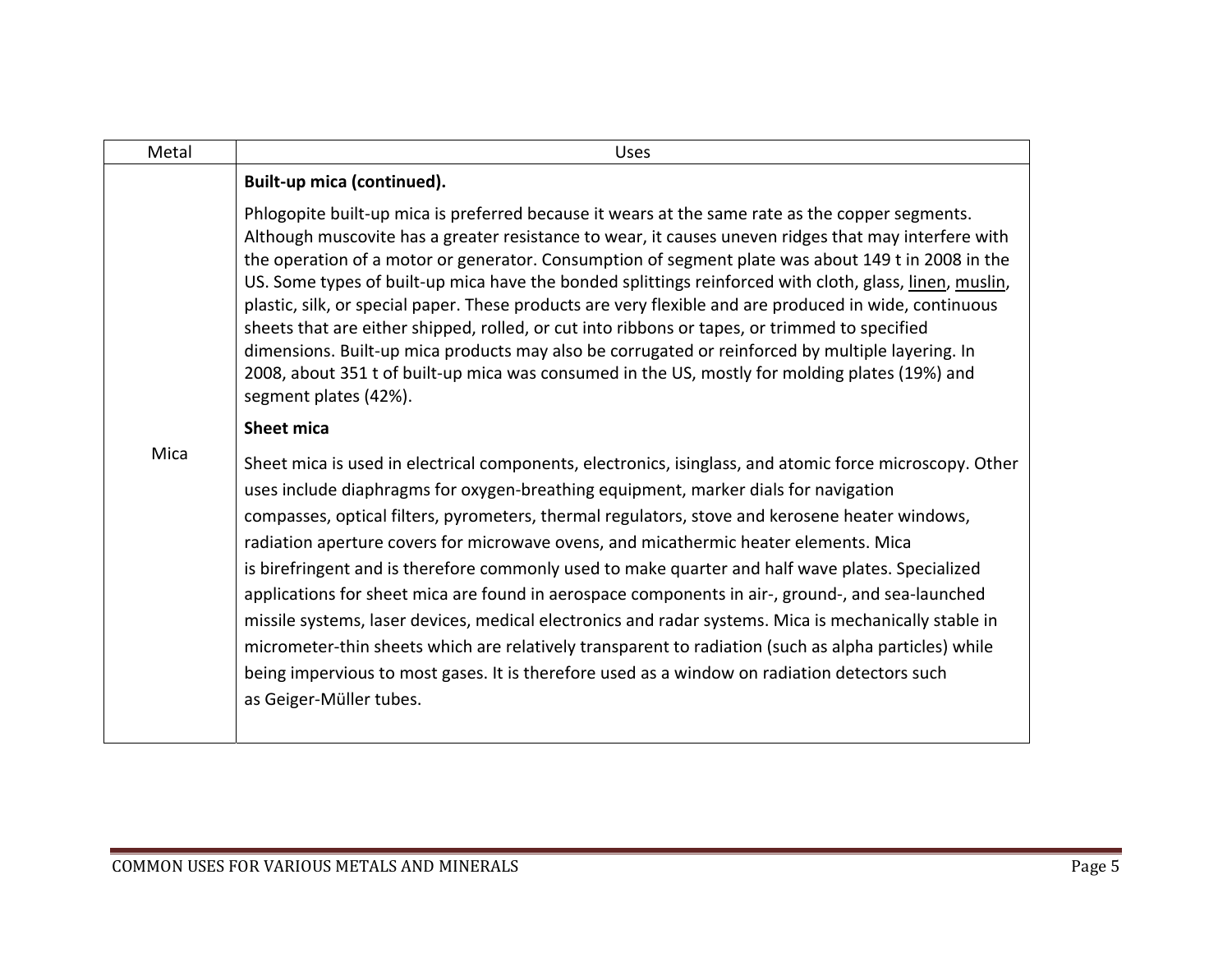| Metal | <b>Uses</b>                                                                                                                                                                                                                                                                                                                                                                                                                                                                                                                                                                                                                                                                                                                                                                                                                                                                                                                                                                                                                                                                                                              |
|-------|--------------------------------------------------------------------------------------------------------------------------------------------------------------------------------------------------------------------------------------------------------------------------------------------------------------------------------------------------------------------------------------------------------------------------------------------------------------------------------------------------------------------------------------------------------------------------------------------------------------------------------------------------------------------------------------------------------------------------------------------------------------------------------------------------------------------------------------------------------------------------------------------------------------------------------------------------------------------------------------------------------------------------------------------------------------------------------------------------------------------------|
|       | <b>Sheet mica (continued)</b>                                                                                                                                                                                                                                                                                                                                                                                                                                                                                                                                                                                                                                                                                                                                                                                                                                                                                                                                                                                                                                                                                            |
|       | In 2008, mica splittings represented the largest part of the sheet mica industry in the United States.<br>Consumption of muscovite and phlogopite splittings was about 308 t in 2008. Muscovite splittings<br>from India accounted for essentially all domestic consumption. The remainder was primarily imported<br>from Madagascar.                                                                                                                                                                                                                                                                                                                                                                                                                                                                                                                                                                                                                                                                                                                                                                                    |
|       | Small squared pieces of sheet mica are also used in the traditional Japanese Kodo ceremony to burn<br>incense. The sheet of mica is placed on top of a cone made of white ash, which contains a burning<br>piece of coal, acting as a separator between the heat source and the incense, in order to spread the<br>fragrance without burning it.                                                                                                                                                                                                                                                                                                                                                                                                                                                                                                                                                                                                                                                                                                                                                                         |
|       | <b>Electrical and electronic</b>                                                                                                                                                                                                                                                                                                                                                                                                                                                                                                                                                                                                                                                                                                                                                                                                                                                                                                                                                                                                                                                                                         |
| Mica  | Sheet mica is used principally in the electronic and electrical industries. Its usefulness in these<br>applications is derived from its unique electrical and thermal insulating properties and its mechanical<br>properties, which allow it to be cut, punched, stamped, and machined to close tolerances. Specifically,<br>mica is unusual in that it is a good electrical insulator at the same time as being a good thermal<br>conductor. The leading use of block mica is as an electrical insulator in electronic equipment. High-<br>quality block mica is processed to line the gauge glasses of high-pressure steam boilers because of its<br>flexibility, transparency, and resistance to heat and chemical attack. Only high-quality muscovite film<br>mica, which is variously called India ruby mica or ruby muscovite mica, is used as a dielectric<br>in capacitors. The highest quality mica film is used to manufacture capacitors for calibration<br>standards. The next lower grade is used in transmitting capacitors. Receiving capacitors use a slightly<br>lower grade of high-quality muscovite. |